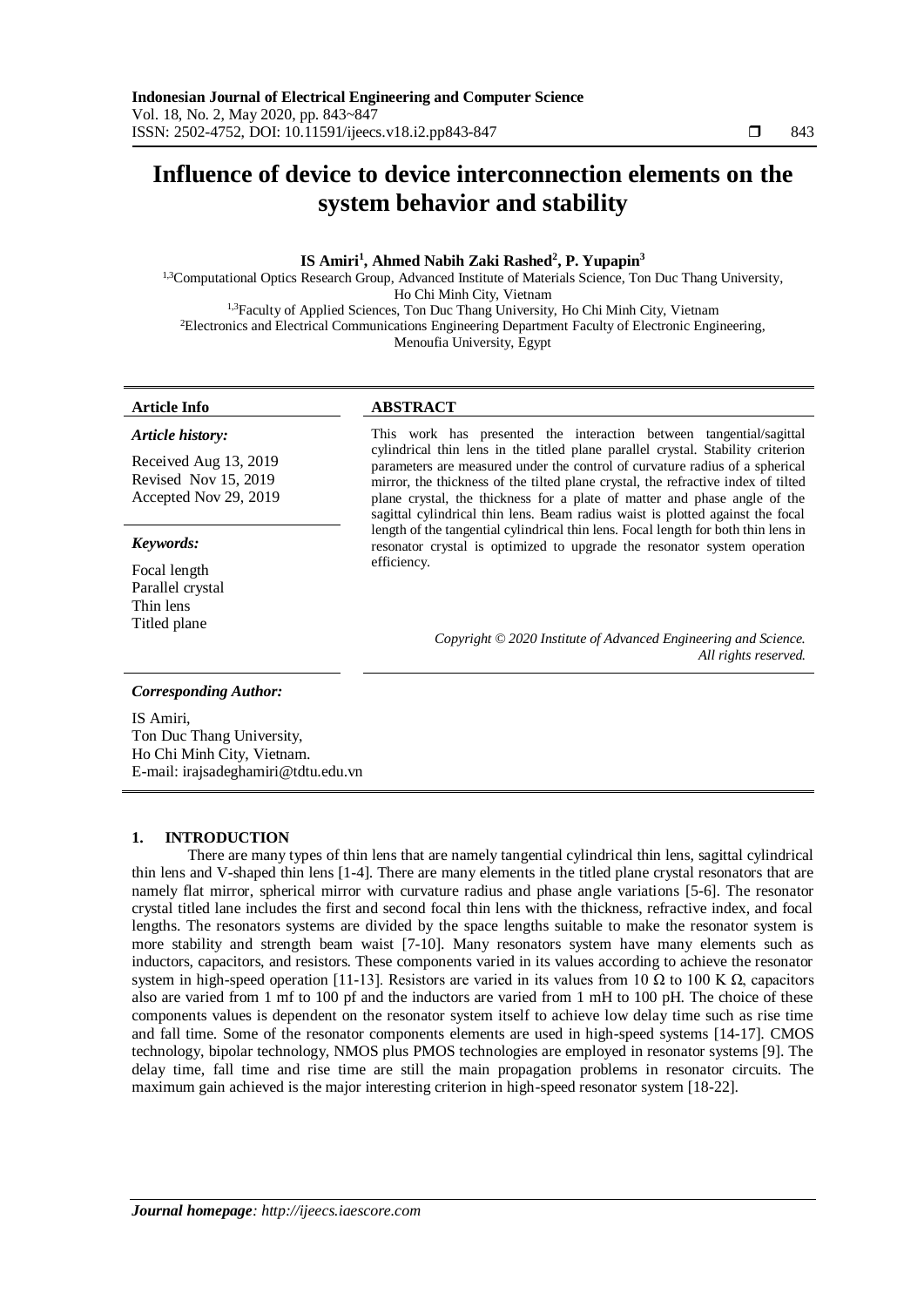#### **2. MODEL DESCRIPTION AND RESEARCH METHOD**

Figure 1 shows the basic simulation model for this study. M1 is the first element which represents the flat mirror. L1 is the second element which is represented by the space length and is taken a value of 100 mm. M2 is the third item represents the spherical mirror with a curvature radius R and a phase angle alpha. The curvature radius of the mirror is positive for the concave mirror and is negative for a convex mirror. Cr1 is the plate of matter with a thickness of 15 mm and the refractive index of unity. L2 is the space length in mm units. F1 is the six elements in the resonator system which is refresented tangential cylindrical thin lens in the air with focal length in mm units. The focal length of the lens is positive for collecting lens and negative for a diverging lens.



Figure 1. A basic simulation model for this work

L3 is the seven elements in the resonator system which is called as the space length. F2 is the sagittal cylindrical thin lens in the air with focal length in mm units and phase angle of alpha in degree. L4 is the space length between the lens and the Brewster crystal. L1 is the space length between the flat mirror and the spherical mirror. L2 is the space length between tangential/ sagittal cylindrical thin lens. Cr2 is the titled plane parallel crystal in the air with the thickness length in mm units and phase angle in degree and the refractive index of unity.

### **3. PERFORMANCE ANALYSIS WITH DISCUSSIONS**

The simulation model is analyzed to show the interaction between tangential/sagittal cylindrical thin lens in the titled plane parallel crystal. The thickness of the plate of the matter is plotted against the curvature radius of the spherical mirror to measure the stability criterion. The curvature radius of the spherical mirror is plotted against thickness of titled plane parallel crystal to measure the stability parameter criterion. Beam radius variations versus is plotted against the focal length of the tangential cylindrical thin lens to measure beam waist accuracy. The focal length of tangential cylindrical thin lens variations is plotted versus refractive index of the titled plane crystal. Figure 2 indicates the relation between the stability criterion based thickness of the plate of matter against the curvature radius of the spherical mirror. The stability criterion based thickness of the plate of matter increases with increasing the curvature radius of the spherical mirror in both S and T planes. T plane has presented more stability than S plane up to 145 mm curvature radius. After 145 mm curvature radius, the S plane has outlined better stability than  $\overline{T}$  plane. Figure 3 shows the basic relation between the basic stability criterion based curvature radius of spherical mirror variations versus thickness of the titled parallel crystal. Stability criterion concept based curvature radius of the spherical mirror is almost constant along the variations of the thickness of the titled parallel crystal. T plane has outlined better performance in resonator system stability. Figure 4 review the beam radius variations versus tangential cylindrical thin lens variations. Beam radius waist increase with increasing thin focal length in T plane only. There is no component in S plane for beam radius waist variations. Beam radius variations from 100 mm to 250 mm with the variation values from the focal length of the lens from 40 mm to 60 mm.

Figure 5 has outlined the stability factor based on focal length variations of refractive index variations of titled plane crystal in T plane. The stability factor is almost constant in the S plane. The stability factor decreases completely with increasing refractive index of titled plane crystal. Figure 6 indicates the stability criterion based focal length variations against the thickness of matter plate variations. Stability factor coefficient based tangential cylindrical thin lens increases with increasing thickness of plate matter. The stability is better through the values of 1 mm to 7.5 mm thickness of matter plate. But the stability criterion is dropped through the values of 7.5 mm up to 15 mm thickness of matter plate. The stability criterion variations against the phase angle of sagittal cylindrical thin lens variations are shown in Figure 7. the stability parameter coefficient criterion decreases in both S and T planes. The stability criterion is reduced through the phase angle from 1 degree to 10 degrees.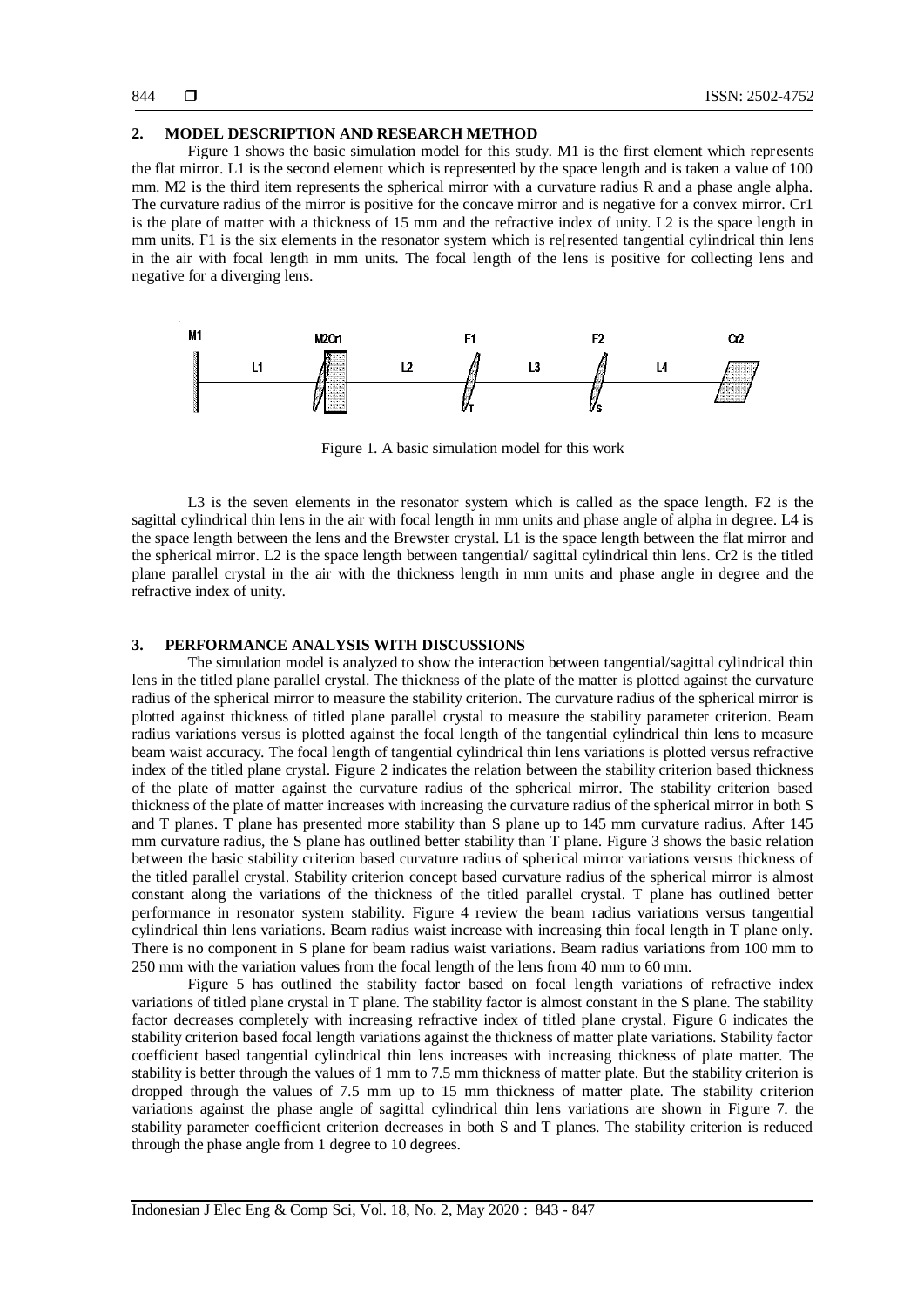



Figure 2. Stability criterion based thickness of the plate of matter against curvature radius of the spherical mirror



Figure 4. Beam radius variations versus tangential cylindrical thin lens variations



Figure 6. Variations of stability criterion based focal length versus thickness of matter plate variations



Figure 3. Stability criterion based curvature radius of spherical mirror variations versus thickness of the titled parallel crystal



Figure 5. Focal length variations of refractive index variations of titled plane crystal



Figure 7. Stability criterion variations in relation to the phase angle of the sagittal cylindrical thin lens

The Stability criterion map parameter coefficient against the focal lens of tangential cylindrical thin lens variations is shown in Figure 8. The stability criterion based focal length of the thin lens in both T plane and S plane. The stability coefficient factor is dropped through focal length ranges from 1 mm to 6 mm and the stability is dropped badly through the range of 6 mm up to 10 mm. Figure 9 outlines the relationship between the stability coefficient parameter against variations of the space length between system resonator elements. The more space length the larger the stability criterion coefficient in both S and T planes. The stability criterion is better performance in S plane than T plane. The intermode beat frequency of the resonator system is equal to  $461.219$  MHz and total cavity resonator length is estimated as  $100(L1) + 15(Cr1)$  $+ 100(L2) + 30(L3) + 50(L4) + 30(Cr2) = 325$  mm.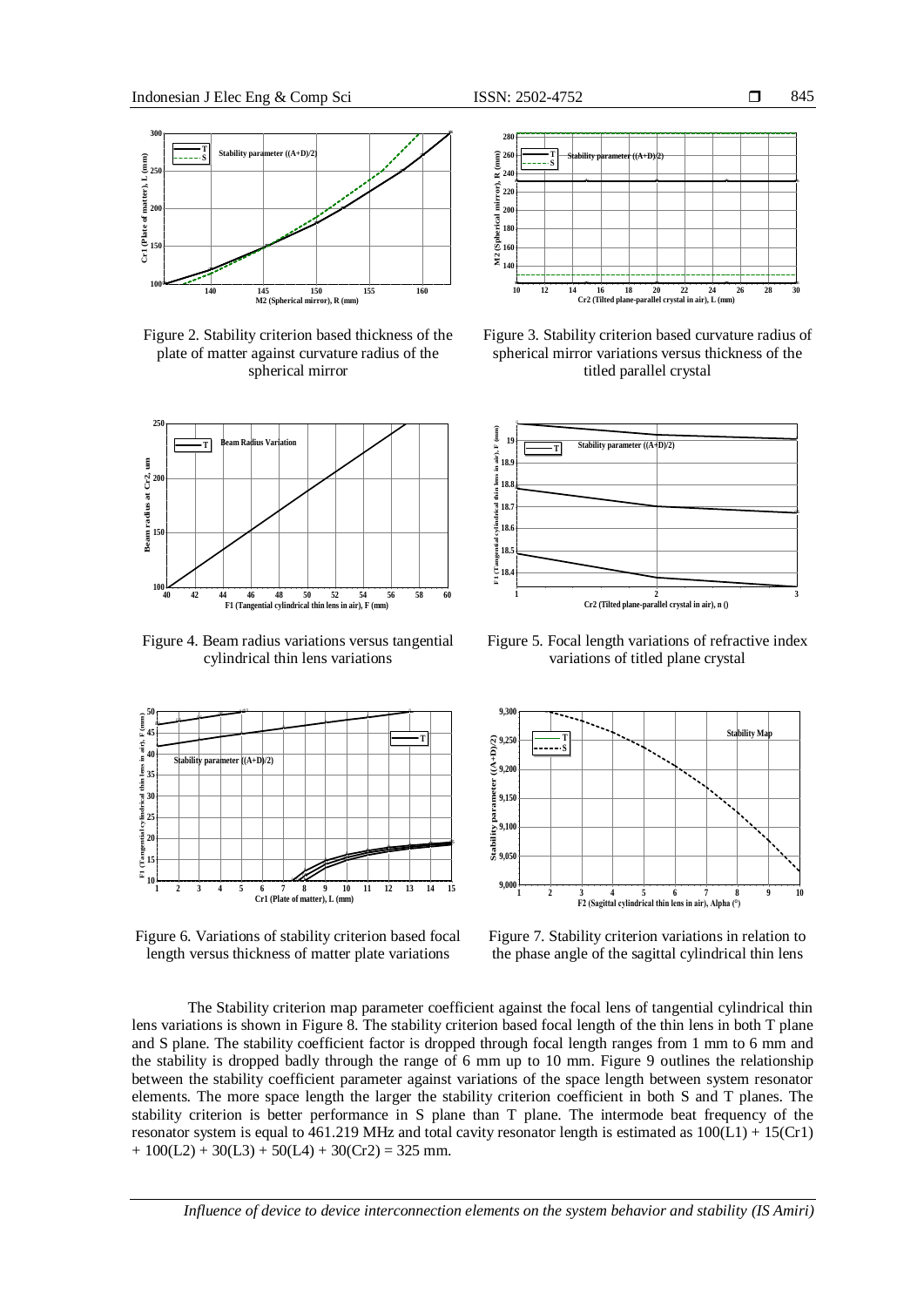

Figure 8. Stability criterion map against the focal lens of tangential cylindrical thin lens variations



Figure 9. Stability criterion versus the space length between resonator elements

#### **4. CONCLUSION**

Beam radius waist and the stability criterion coefficient parameters are deeply studied. The higher the space length between resonator elements the higher the stability criterion and the higher the beam radius waist. The lower the focal thin lens the larger the stability parameter and beam waist strength. The lower the phase angle of thin lens the higher stability criterion and consequently the beam strength waist. The beat resonance frequency is reached to 461.219 MHz. the estimated total cavity resonator length is reached to 325 mm. Therefore, the phase angle and focal length of thin lens should be optimized in order to achieve highspeed resonator system efficiency.

#### **REFERENCES**

- [1] M. V. Raghavendra, *et al.*, "Estimation of Optical Link Length for Multi Haul Applications," *International Journal of Engineering Science and Technology*, vol. 2, no. 6, pp. 1485-1491, 2010.
- [2] S.-C. Wang, *et al.*, "Optically Pumped GaN Based Vertical Cavity Surface Emitting Lasers: Technology and Characteristics," *Jpn. J. Appl. Phys.,* vol. 46, pp. 5397-5407, 2007.
- [3] T.-C. Lu, *et al.*, "CW Lasing of Current Injection Blue GaN Based Vertical Cavity Surface Emitting Laser," *Appl. Phys. Lett.,* vol. 92, pp. 1-3, 2008.
- [4] Christopher J. Stapels, *et al.*, "CMOS Based Avalanche Photodiodes for Direct Particle Detection," *Nuclear Instruments and Methods in Physics Research A,* vol. 579, no. 1, pp. 94-98, Aug. 2007.
- [5] Pulvirenti, *et al.*, "Characterization of Avalanche Photodiodes (APDs) for the Electromagnetic Calorimeter in the ALICE Experiment," *Nuclear Instruments and Methods in Physics Research A*, vol. 596, no. 1, pp. 122-125, Oct. 2008.
- [6] Abd El-Naser A. Mohammed, *et al.*, "Transient behavior and transmission bit rates analysis of optoelectronic integrated devices laser diode (LD) and light emitting diode (LED) under amplification and ionizing irradiation environments," *Journal of Electrical and Electronics Engineering Research,* vol. 3, no. 7, pp. 121-133, 2011.
- [7] T. Lima, *et al.*, "A Receiver Model for Optical Fiber Communication Systems With Arbitrarily Polarized Noise," *Journal of Lightwave Technology*, vol. 23, no. 3, pp. 1478-1490, Mar 2005.
- [8] S. Norimatsu and M. Maruoka, "Accurate Q-factor Estimation of Optically Amplified Systems in the Presence of Waveform Distortions," *Journal of Lightwave Technology*, vol. 20, no. 1, pp. 19-27, Jan 2002.
- [9] S. M. Jahangir Alam, *et al.*, "Bit Error Rate Optimization in Fiber Optic Communications," *International Journal of Machine Learning and Computing*, vol. 1, no. 5, pp. 435-440, Dec 2011.
- [10] S. M. J. Alam, *et al.*, "Improvement of Bit Error Rate in Fiber Optic Communications," *International Journal of Future Computer and Communication*, vol. 3, no. 4, pp. 281-286, Aug 2014.
- [11] Ahmed Nabih Zaki Rashed, and Mohamed A. Metwae'e, "Optical Filters Dimensions and Thermal Operation Conditions Impact on Its Transmission Considerations in Near Infrared (NIR) Optical Spectrum Transmission Region," *Optoelectronics and Advanced Materials Journal-Rapid Communications*, vol. 8, no. 3-4, pp. 175-184, March-April 2014.
- [12] Taya, *et al.*, "Design and Analysis of Low Power Universal Line Encoder & Decoder," *Microelectronics and Solid State Electronics Journal*, vol. 5, no. 1, pp. 7-13, 2016.
- [13] C.T. Manimegalai and S. G. Kalimuthu, "Underwater Optical Channel Analysis Using DPIM & PPM," *European Journal of Applied Sciences*, vol. 9, no. 3 pp.154-162, 2017.
- [14] Z. Kornain, *et al.*, "The Simulation of Indoor Service Range Prediction of Wireless Radio Access Point for Radio over Fiber System," *IACSIT International Journal of Engineering and Technology*, vol. 5, no. 1, pp. 136-140, Feb 2013.
- [15] Ahmed Nabih Zaki Rashed, "High Performance Photonic Devices For Multiplexing/Demultiplexing applications in Multi Band Operating Regions," *Journal of Computational and Theoretical Nanoscience*, vol. 9, no. 4, pp. 522-531, April 2012.